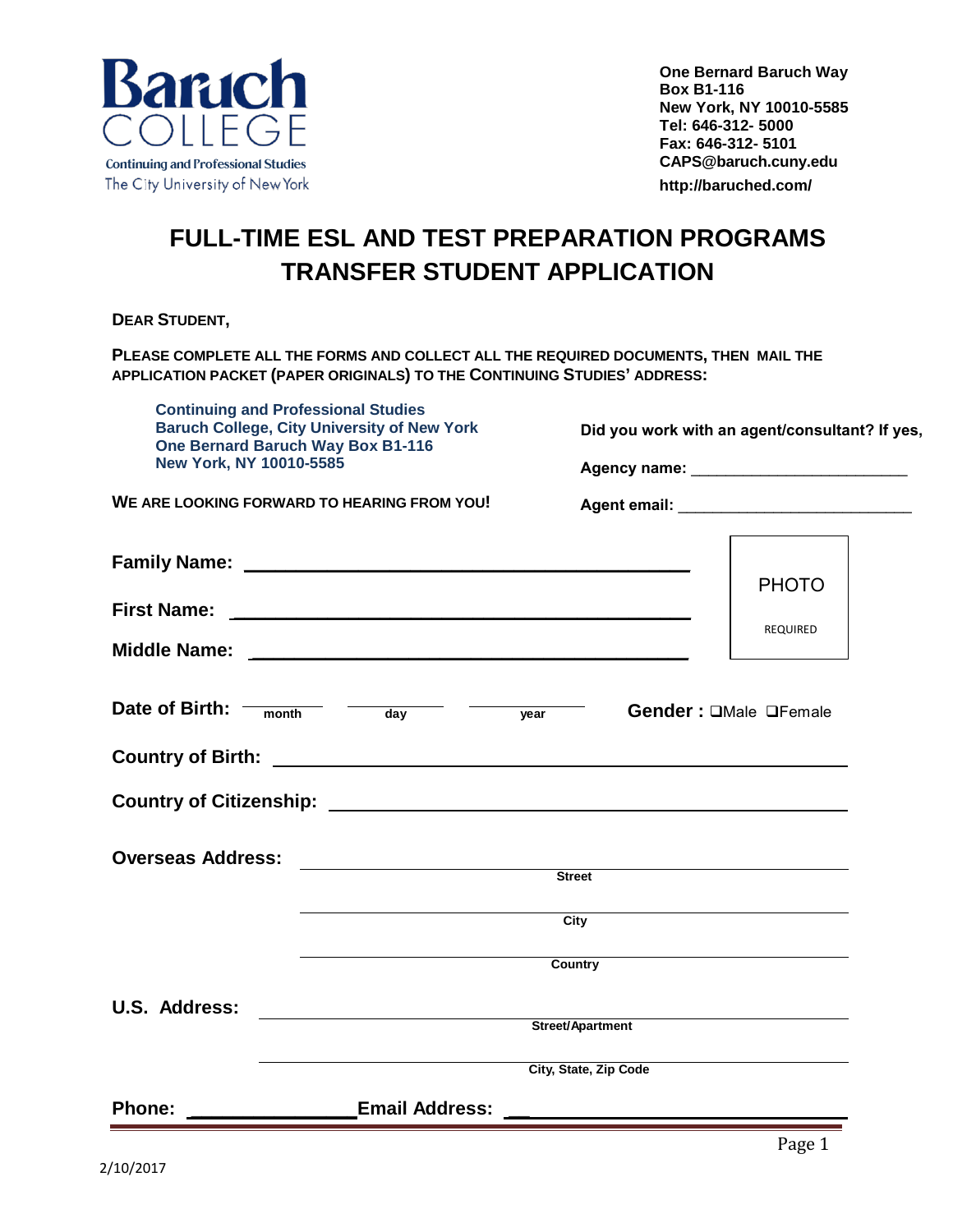#### **When would you like to begin your studies?** *Please check one (If you are applying to a Test Preparation program, please circle the program name below)***:**

| Academic Intensive English Program |        | <b>TOEFL/GMAT/GRE Preparation Program</b> |  |  |  |
|------------------------------------|--------|-------------------------------------------|--|--|--|
|                                    | Fall   | $\Box$ Fall II<br>$\Box$ Fall 1           |  |  |  |
|                                    | Winter | $\Box$ Winter I<br>$\Box$ Winter II       |  |  |  |
|                                    | Spring | $\Box$ Spring II<br>$\Box$ Spring I       |  |  |  |
|                                    | Summer | □ Summer I<br>□ Summer II                 |  |  |  |

### **I-20 Number of Semesters** *Please check one***:**

| $\Box$ 4 semesters<br>$\Box$ 1 semester<br>$\Box$ 2 semesters<br>$\Box$ 3 semesters |
|-------------------------------------------------------------------------------------|
|-------------------------------------------------------------------------------------|

# **Shipping** *Please check one*:<br>  $\square$  Will pick up from IS

- $\Box$  Will pick up from ISSC office on Baruch College campus<br> $\Box$  Mail overseas
- $\square$  Mail overseas<br> $\square$  Mail within U.S
- Mail within U.S.

## **Type of Financial Support** *Please check one***:**

- **□** Student's own original bank statement\* on letterhead in English and in U.S. dollars or local currency.<br>○ Overseas family letter of support and original bank statement\* on letterhead in English and in U.S.
- Overseas family letter of support and original bank statement\* on letterhead in English and in U.S. dollars or local currency.
- U.S. sponsor's affidavit of support and original bank statement\* on letterhead.

*\* An official document including account number and present balance.*

### **Payment Enclosed** *Please check one***:**

- \$400 Tuition Deposit *(The \$400 is non-refundable if student withdraws application)*
- □ Fall Term<br>□ Winter Te
- □ Winter Term<br>□ Spring Term
- □ Spring Term<br>□ Summer Terr
- Summer Term

# **Payment Method** *Please check one***:**

- □ Certified Bank Check<br>□ Monev Order
- □ Money Order<br>□ Credit Card
- Credit Card *Please check:* **American Express EMasterCard EVisa EDiscover**

| <b>Billing Address</b> |                | Credit Card Number New York Credit Card Number New York Credit Card Number New York Credit Card Number 1 |
|------------------------|----------------|----------------------------------------------------------------------------------------------------------|
|                        |                |                                                                                                          |
| City                   | State/Province | month/year                                                                                               |
|                        |                |                                                                                                          |
| Zip/Postal Code        | Country        | <b>CVV (Security Code)</b>                                                                               |

*I certify that the information provided in this application is accurate and complete.*

Signature Date Date

## **YOU MUST ALSO SUBMIT A COPY OF YOUR PASSPORT WITH YOUR APPLICATION.**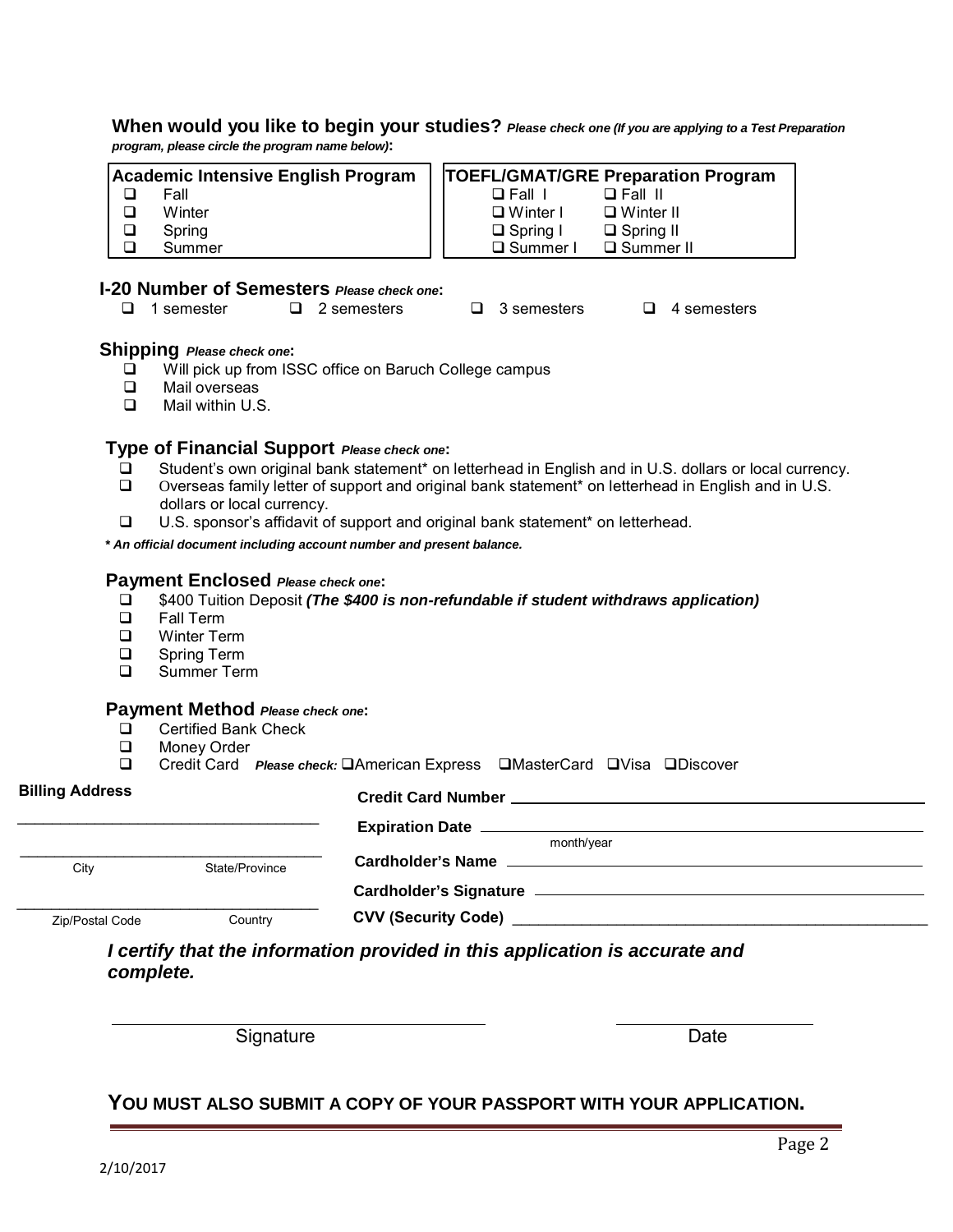## **CONFIDENTIAL DECLARATION AND CERTIFICATE OF FINANCE**

This declaration is for international students who plan to study at Baruch. Before you answer the declaration on this form, look at the chart below that tells you how many U.S. dollars you will need for tuition and other expenses for each academic year. A Certificate of Eligibility (SEVIS I-20) will not be issued until the student and his/her sponsor(s) have signed, notarized and returned this form to the International Student Service Center. The certification is for the entire period of study at Baruch College's Continuing & Professional Studies (CAPS).

| <b>PROGRAM</b>                 |                             | <b>1 SEMESTER</b> |    | <b>2 SEMESTERS</b> |         | <b>3 SEMESTERS</b> |    | <b>4 SEMETSERS</b> |
|--------------------------------|-----------------------------|-------------------|----|--------------------|---------|--------------------|----|--------------------|
| <b>AIEP</b>                    | <b>TUITION</b>              | \$<br>2,900.00    |    | 5,800.00           | \$      | 8,700.00           | Ş  | 11,600.00          |
| (full-time ESL)                | <b>LIVING EXPENSES</b>      | \$<br>3,000.00    | Ş  | 6,000.00           | \$      | 9,000.00           | \$ | 12,000.00          |
|                                | <b>BOOKS &amp; SUPPLIES</b> | \$<br>80.00       | Ş  | 160.00             | \$      | 240.00             | \$ | 320.00             |
|                                | <b>TOTAL</b>                | \$<br>5,980.00    | Ş  | 11,960.00          | \$      | 17,940.00          | \$ | 23,920.00          |
| <b>TEST</b>                    |                             |                   |    |                    |         |                    |    |                    |
| <b>PREPARATION</b>             | <b>TUITION</b>              | \$<br>3,600.00    | Ş  | 7,200.00           | \$      | 10,800.00          | \$ | 14,400.00          |
| (Intensive)<br>TOEFL/GMAT/GRE) | <b>LIVING EXPENSES</b>      | \$<br>3,000.00    | \$ | 6,000.00           | \$      | 9,000.00           | \$ | 12,000.00          |
|                                | <b>BOOKS &amp; SUPPLIES</b> | \$<br>25.00       | \$ | 50.00              | \$      | 75.00              | \$ | 200.00             |
|                                | <b>TOTAL</b>                | \$<br>6,625.00    | \$ | 13,250.00          | $\zeta$ | 19,875.00          | \$ | 26,600.00          |

 **ESTIMATE OF EXPENSES FOR AN INDIVIDUAL STUDENT AT CAPS PROGRAM FOR THE ACADEMIC YEAR 2014 -2015**

## **THE CURRENT FIGURES ARE SUBJECT TO CHANGE**

MARRIED—Add \$7,500 per year for accompanying husband/wife CHILDREN—Add \$5,000 per year per accompanying child

IF HUSBAND/WIFE OR CHILDREN RESIDE WITH YOU IN THE U.S., PLEASE COMPLETE THE FOLLOWING: Dependent husband/wife and children of the F-1 student who are seeking entry/reentry to the U.S.:

| NAME: FAMILY, | <b>FIRST</b> | <b>RELATIONSHIP DATE OF</b><br><b>TO STUDENT</b> | <b>BIRTH</b> | <b>COUNTRY OF</b><br><b>BIRTH</b> | <b>COUNTRY OF</b><br><b>CITIZENSHIP</b> |
|---------------|--------------|--------------------------------------------------|--------------|-----------------------------------|-----------------------------------------|
|               |              |                                                  |              |                                   |                                         |
|               |              |                                                  |              |                                   |                                         |
|               |              |                                                  |              |                                   |                                         |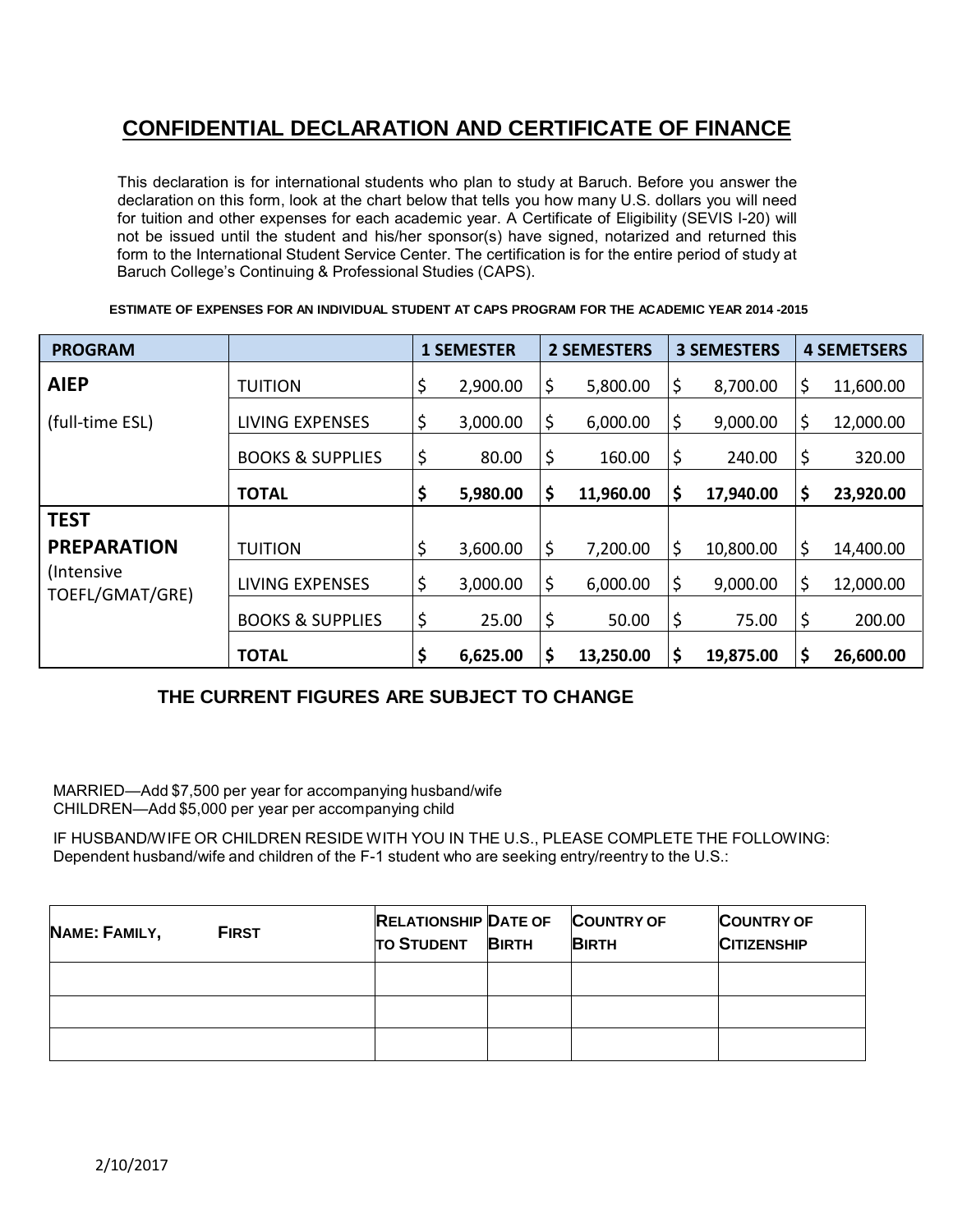## **SOURCES OF FUNDS**

| A.<br><b>PERSONAL SAVINGS</b>                                                                                                                                                                                                                                                                                                                              |    |
|------------------------------------------------------------------------------------------------------------------------------------------------------------------------------------------------------------------------------------------------------------------------------------------------------------------------------------------------------------|----|
| $\Box$ Student's original bank statement in U.S. dollar equivalent, showing the<br>latest balance.                                                                                                                                                                                                                                                         | \$ |
| <b>SPONSOR SAVINGS</b><br>В.                                                                                                                                                                                                                                                                                                                               |    |
| 1. Your sponsor's original bank statement in U.S. dollar equivalent, showing<br>the latest balance                                                                                                                                                                                                                                                         |    |
| 2. A notarized sponsor's letter, which:<br>$\Box$ Gives you permission to use said funds for your educational purposes<br>$\Box$ States how much of those funds will be used to cover your educational<br>expenses per year                                                                                                                                |    |
| 3. Proof that these funds will be available for the entire length of your study<br>Include any 1 of the following:<br>$\Box$ Verification of employment on letterhead stationary (If self-employed,<br>income estimated by a bank or private accountant)<br>$\Box$ Most recent income tax documentation (For U.S. citizens, this would be<br>the W-2 form) |    |
| $\Box$ Property estimate issued by a certified accountant                                                                                                                                                                                                                                                                                                  |    |
| $\Box$ Certificate of stocks or bonds                                                                                                                                                                                                                                                                                                                      | \$ |
| C. YOUR GOVERNMENT (ONLY IF YOU HAVE FUNDS FROM<br><b>YOUR GOVERNMENT)</b>                                                                                                                                                                                                                                                                                 |    |
| 1. How much will your government pay for your expenses while you are at                                                                                                                                                                                                                                                                                    |    |
| Baruch?                                                                                                                                                                                                                                                                                                                                                    |    |
| 2. What is the name of the government agency that will pay your expenses?                                                                                                                                                                                                                                                                                  |    |
| <b>Name of Government Agency</b>                                                                                                                                                                                                                                                                                                                           |    |
| 3. Enclose with this form, a signed copy of your letter of award from the<br>appropriate government agency to certify its accuracy                                                                                                                                                                                                                         | \$ |
| Other Sources of Income (i.e., loans, personal income, or<br>D.<br>travel grants)                                                                                                                                                                                                                                                                          |    |
| Please be specific:                                                                                                                                                                                                                                                                                                                                        |    |
|                                                                                                                                                                                                                                                                                                                                                            |    |
|                                                                                                                                                                                                                                                                                                                                                            |    |
|                                                                                                                                                                                                                                                                                                                                                            |    |
| If your sponsor is a company, please submit most recent profit/loss<br>statement                                                                                                                                                                                                                                                                           | \$ |
| <b>LIVING EXPENSES/ROOM &amp; BOARD</b><br>Е.                                                                                                                                                                                                                                                                                                              |    |
| Will you receive living expenses and/or room & board from a friend or<br>relative? If yes, please include:<br>1. A notarized room & board letter<br>2. A copy of the deed or lease or rent receipt of property                                                                                                                                             |    |
|                                                                                                                                                                                                                                                                                                                                                            |    |
|                                                                                                                                                                                                                                                                                                                                                            | \$ |

**TOTAL (A+B+C+D+E) \$**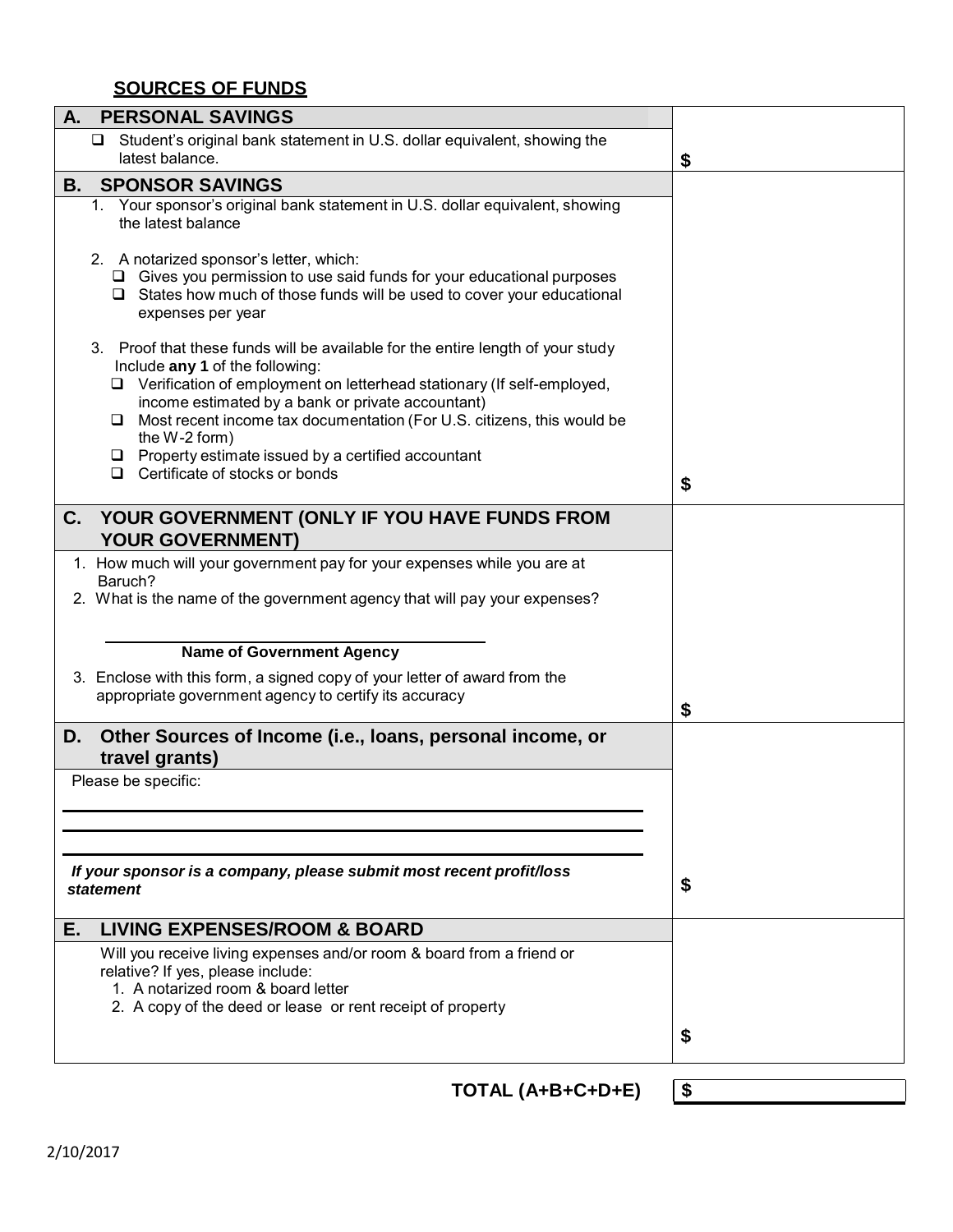I/We hereby certify that the above information is accurate and that I/We am/are aware of the full cost of education at Baruch College as outlined on the first page of this form and that the funds are available and will be provided for the entire course of study.

STUDENT'S NAME (PLEASE PRINT) STUDENT'S SIGNATURE

SPONSOR'S NAME (PLEASE PRINT) SPONSOR'S SIGNATURE

ADDRESS

DATE

RELATIONSHIP TO STUDENT

**NOTES REGARDING FURTHER DOCUMENTATION—Official and original documents must be provided**

- **All documents must be in English and in equivalent U.S. dollars. If not possible, translations of documents will be accepted if signed and sealed by an appropriate government or bank official.**
- **All supporting documentation must not be older than 3 months.**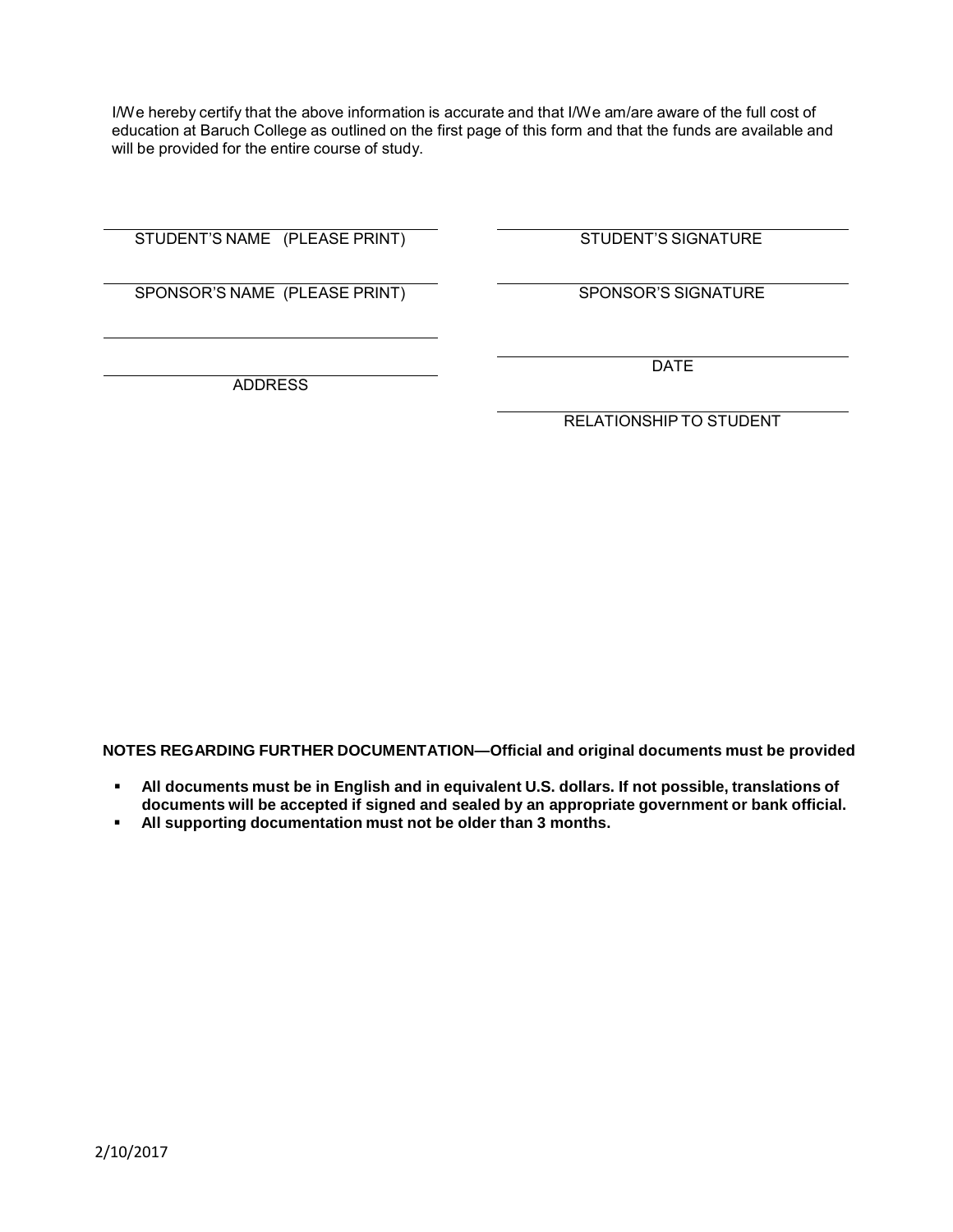# **Affidavit of Support Form**

| (Sponsor's Name)                                   | , hereby certify that the financial                                                    |
|----------------------------------------------------|----------------------------------------------------------------------------------------|
|                                                    | information that I have presented is current and accurate. I am aware of the           |
| full tuition for this program as outlined and give |                                                                                        |
| (Student's Name)                                   | the authority to use these funds while                                                 |
|                                                    | studying in the United States. I am also taking financial responsibility for supplying |
|                                                    | all necessary academic fees, book fees, and living expenses for this student.          |

*(Sponsor's Signature)*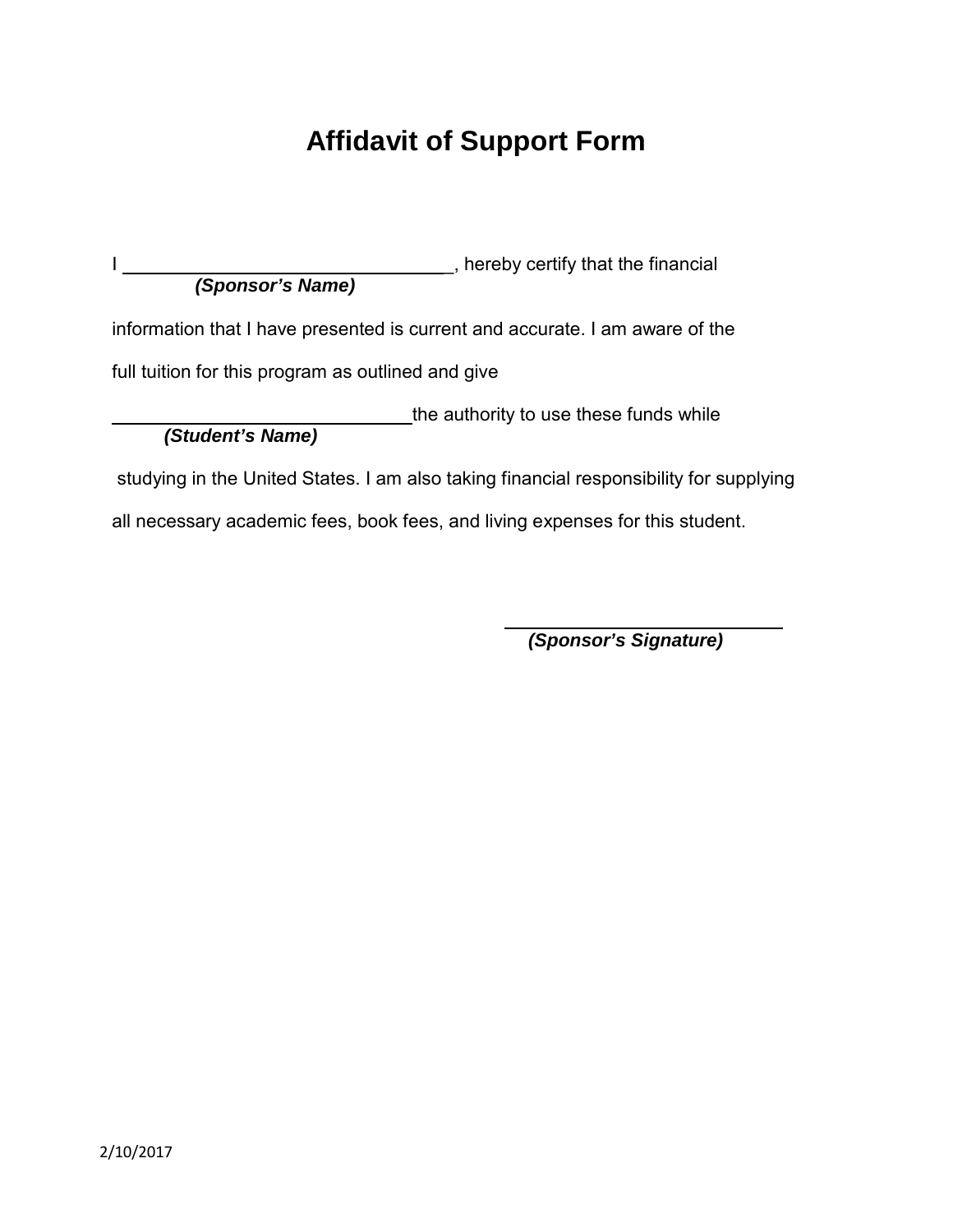## **Baruch College International Student Service Center (ISSC)**

**Return Pages 7 and 8 to:** 151 East 25<sup>th</sup> Street, 7<sup>th</sup> Floor, Room 730 New York, NY 10010 Phone: (646) 312-2050 Fax: (646) 312-2051

## **TRANSFER ENROLLMENT STATUS FORM INSTRUCTIONS**

#### **Traveling Outside the U.S. Before Beginning Your Program**

If you are traveling outside the United States before attending Baruch College, you must do the following to ensure your current F-1 or J-1 status is not violated:

- Present your Baruch College SEVIS I-20 or DS 2019 to the Immigration officer when you re-enter the United States. **Be sure the officer stamps your SEVIS I-20/DS 2019.**
- Bring your Baruch College SEVIS I-20, passport, and I-94 to the International Student Service Center.

**NOTE**: If your VISA expires while you travel abroad, be sure to apply for a new VISA at the U.S. consulate abroad. When applying for a new VISA, you must present your Baruch College SEVIS I-20/DS 2019, Financial Documents, and your Baruch College Acceptance letter to the consulate officer. You are **NOT** required to apply for a new VISA, if your current VISA has not expired, (even if there is another school's notation on it).

If you have any questions about whether or not you need a new VISA, contact ISSC prior to traveling outside the United States.

#### *Not Traveling* **Outside the U.S. Before Attending Baruch College**

If you are not traveling outside the United States before classes start, you must complete your school transfer within the United States. You must do the following to ensure that you do not violate your F1/J-1 status:

- Provide the ISSC with the following documents:
	- 1. Verification of full-time status at your previous school (Transfer Enrollment Status Form)
	- 2. Proof of full-time course registration
	- 3. Your current SEVIS I-20/DS 2019
	- 4. Copy of your passport's front page, visa page and both sides of I-94 card
	- 5. Copies of all I-20s/DS 2019s that were issued to you from your previous school(s)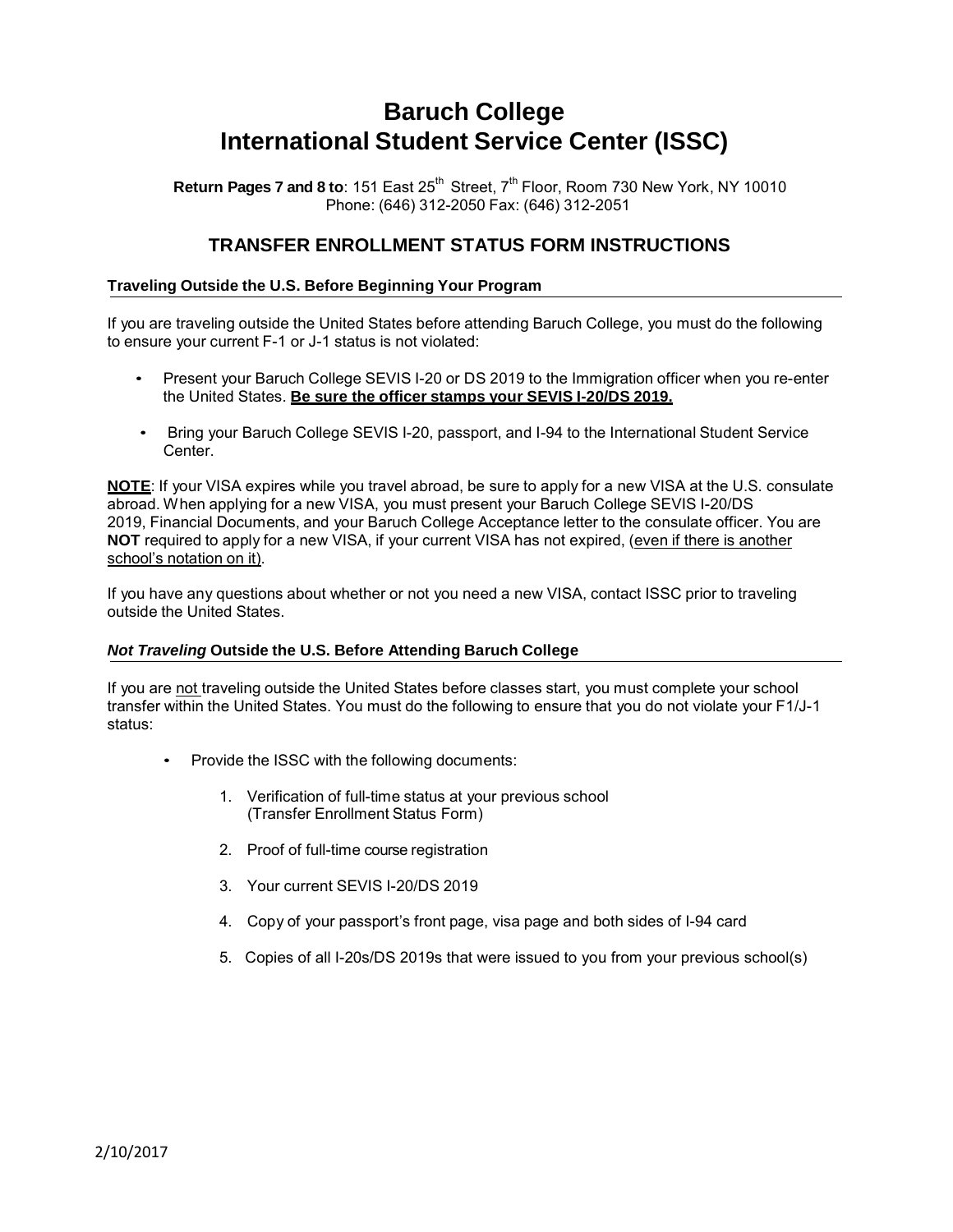

CONTINUING AND PROFESSIONAL STUDIES

One Bernard Baruch Way Fax: 646-312-2051 <http://www.baruch.cuny.edu/issc>

New York, NY 10010-5585 School Code: **NYC 214 F 00812001** Tel: 646- 312-2050 Enter, "*The City University of New York*," in SEVIS.

## **TRANSFER ENROLLMENT STATUS FORM**

 *Only submit this form if you are in F-1 or J-1 status.* 

*NOTE: IF YOU HAVE NEVER STUDIED AT A U.S. INSTITUTION BEFORE, PLEASE DO NOT SUBMIT THIS FORM.*

|                | Family Name                         |                       | <b>First Name</b>                               |
|----------------|-------------------------------------|-----------------------|-------------------------------------------------|
| Date of Birth: |                                     | Email:                |                                                 |
|                | Month<br>Day                        | Year                  |                                                 |
|                | Admission Request please check one: |                       | Social Security Number: Social Security Number: |
| Fall 2<br>□    | $\Box$<br>Winter 2<br>$\Box$        | Spring 2___<br>$\Box$ | Summer 2                                        |
|                |                                     |                       |                                                 |
|                | Student's Signature                 |                       | Date                                            |

### **TO BE COMPLETED BY INTERNATIONAL STUDENT ADVISOR AT THE PREVIOUS INSTITUTION:**

The above named student intends to transfer to Baruch College for the term slated above. Please complete this form and return to the address above.

| Yes | No |                                                                                                                  |
|-----|----|------------------------------------------------------------------------------------------------------------------|
|     |    | The above named student is authorized by the Department of<br>l Security to attend<br>Homeland<br>' vour school. |
|     |    | Into SEVIS<br>≒ by vour school.<br>been entered<br>has<br>'n≏<br>student<br>.                                    |

Indicate SEVIS ID number: N \_\_\_\_\_\_\_\_\_\_\_\_\_\_\_\_ SEVIS release date: \_\_\_\_\_\_\_\_\_\_\_\_\_\_\_\_\_\_\_\_

| Yes | No. |                                                                                                              |
|-----|-----|--------------------------------------------------------------------------------------------------------------|
|     |     | The student was enrolled for a full-time academic load during the most recent term which is (term)<br>(year) |
|     |     | The student was enrolled part-time for the most recent term, which is (term)<br>(vear)                       |

Please explain the reason for part-time status:

Please list all periods of authorized Practical Training with beginning and ending dates. Specify whether curricular or optional:

\_\_\_\_\_\_\_\_\_\_\_\_\_\_\_\_\_\_\_\_\_\_\_\_\_\_\_\_\_\_\_\_\_\_\_\_\_\_\_\_\_\_\_\_\_\_\_\_\_\_\_\_\_\_\_\_\_\_\_\_\_\_\_\_\_\_\_\_\_\_\_\_\_\_\_\_\_\_\_\_\_\_\_\_\_\_\_\_\_\_\_\_\_\_\_\_\_\_\_

The SEVIS release date for this student is \_\_\_\_\_\_\_\_\_\_. The student's current non-immigration status is

Name of Institution Telephone #

Address Fax # Address Fax # Address Fax # Address Fax # Address Fax # Address Fax # Address Fax # Address Fax #  $\sim$  Fax #  $\sim$  7  $\sim$  7  $\sim$  7  $\sim$  7  $\sim$  7  $\sim$  7  $\sim$  7  $\sim$  7  $\sim$  7  $\sim$  7  $\sim$  7  $\sim$  7  $\sim$  7  $\sim$  7

Name & Title

Signature of the International Advisor Date